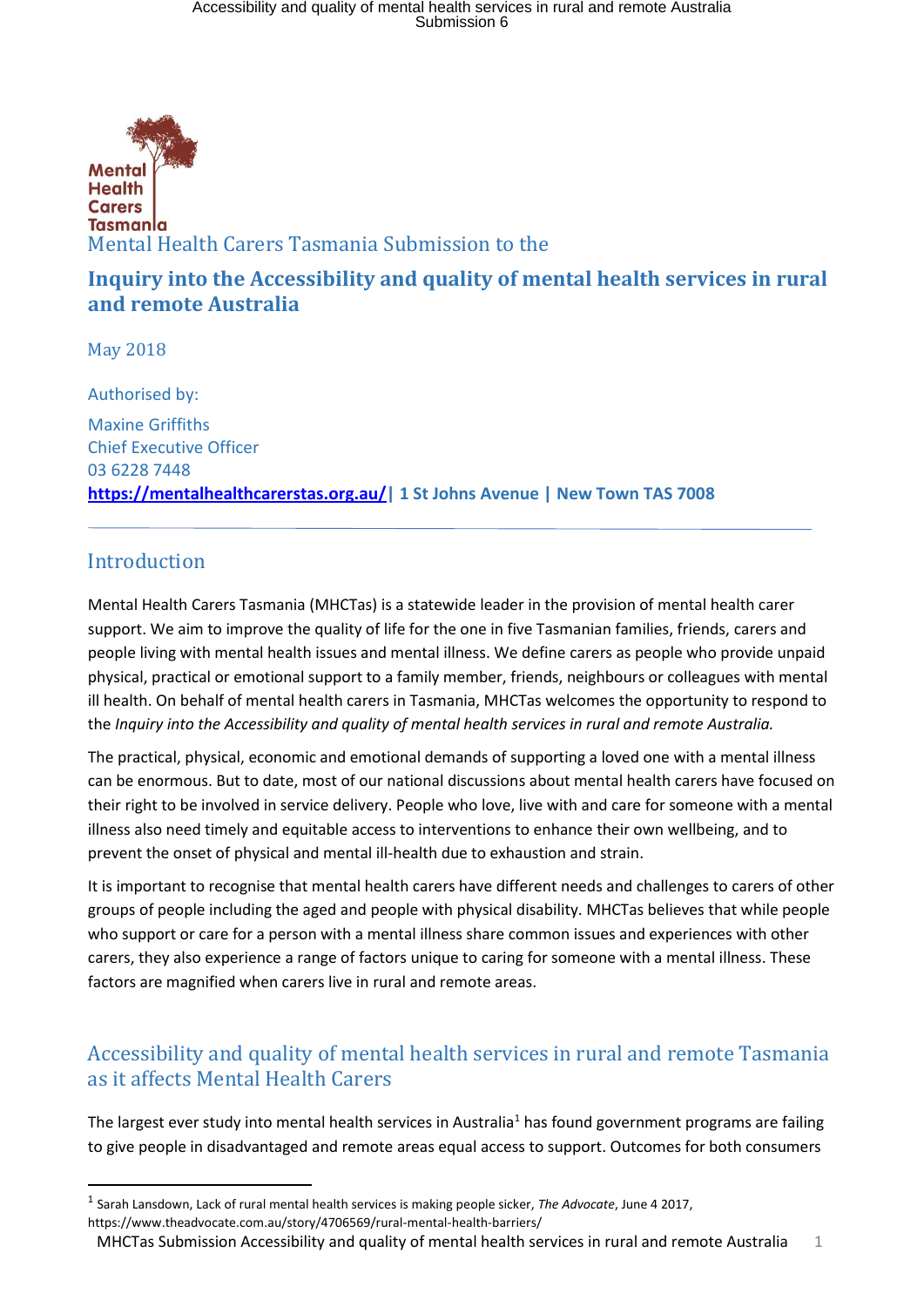and their families are compromised by a number of barriers. Central to improving outcomes for carers is the confidence that their family member who has mental ill-health will receive consistently appropriate services across all dimensions of their lives. In remote and rural areas, carers can have no such confidence for a number of reasons, including but not only:

- The stigma, guilt and isolation experienced are demonstrably greater and create significant barriers to people asking for or receiving help from both formal and informal sources. In rural areas there can often be apprehension around help seeking and a fear of the stigma or perceived stigma of mental illness - particularly in smaller communities where individuals are more visible, and confidentiality may be less assured. In small communities the fear of stigma can prevent consumers from seeking services, which puts more pressure on carers. The burden of care falls heavily on carers who are often unable to access critically needed respite, which is increasingly unavailable.
- Continuity of care is a significant issue in providing any kind of quality mental health care. In Tasmania's remote regions, for example, the North West, psychiatric positions are frequently vacant and filled by part time locums, resulting in different doctors every few weeks. Doctors are not the only ongoing vacancies, most teams have nursing and allied health vacancies that seemingly cannot be filled. There has been an undersupply of qualified staff since deinstitutionalisation which was never appropriately funded at any level. In regional areas, people with serious and complex mental illness and their carers face lack of adequate services, diminished hopes for recovery and increasingly poor outcomes.
- The National Rural Health Alliance has noted that, "Timely diagnosis, treatment and ongoing management of a mental health condition in rural and remote areas is likely to occur later or not at all, often resulting in an increased likelihood of hospitalisation and sometimes leading to the most tragic of outcomes - self-harm and suicide. Compared with major cities, the rate of suicide in rural and regional areas is about 40 per cent higher while the rate in remote areas is almost twice the major cities rate."<sup>2</sup> MHCTas through its formal communication strategies has been informed of many carers who live with the fear of their loved ones self-harming. As a consequence carers have little or no respite from constant vigilance.
- Research by the Royal Flying Doctor Service (RFDS) has found that Australians living in very remote locations have access to mental health services at a fifth of the rate of city dwellers. The research paper, "[Mental health in remote and rural communities](https://www.flyingdoctor.org.au/assets/documents/RN031_Mental_Health_D5.pdf)", found that country residents risk exacerbated mental illness because of insufficient early intervention and prevention services. "Poor service access, distance, cost, and continued reluctance to seek help all contribute to higher mental illness acuity."<sup>3</sup> RFDS Tasmanian chief executive John Kirwan said the report highlighted the impact that a lack of resources in rural areas has, on mental health outcomes. He identified the need for outreach programs and for a holistic approach, which will result in all the various services collaboratively joined up to deliver better results.
- Limited or non-existent public transport is also a barrier to accessing mental health services, further marginalising and isolating people with mental illness and their carers. This situation is further compounded in rural and remote Tasmania. Often, due to the lack of affordable housing options and the location of public housing, many consumers and carers are compelled to live on the fringe of cities or regional centres. The consequences can include a further loss of access to services for people with

**.** 

<sup>&</sup>lt;sup>2</sup> Mental Health in Rural and Remote Australia National Rural Health Alliance Fact Sheet, December 2017, <http://ruralhealth.org.au/sites/default/files/publications/nrha-mental-health-factsheet-dec-2017.pdf>

<sup>&</sup>lt;sup>3</sup> Sophie Scott and Alison Branley, "Mental health: Poor and remote areas don't have equal access to services, Monash University study finds", *ABC News*, Updated 2 Mar 2015, [http://www.abc.net.au/news/2015-03-02/study-highlights-divide-in-access-to](http://www.abc.net.au/news/2015-03-02/study-highlights-divide-in-access-to-mental-health-services/6269920)[mental-health-services/6269920](http://www.abc.net.au/news/2015-03-02/study-highlights-divide-in-access-to-mental-health-services/6269920)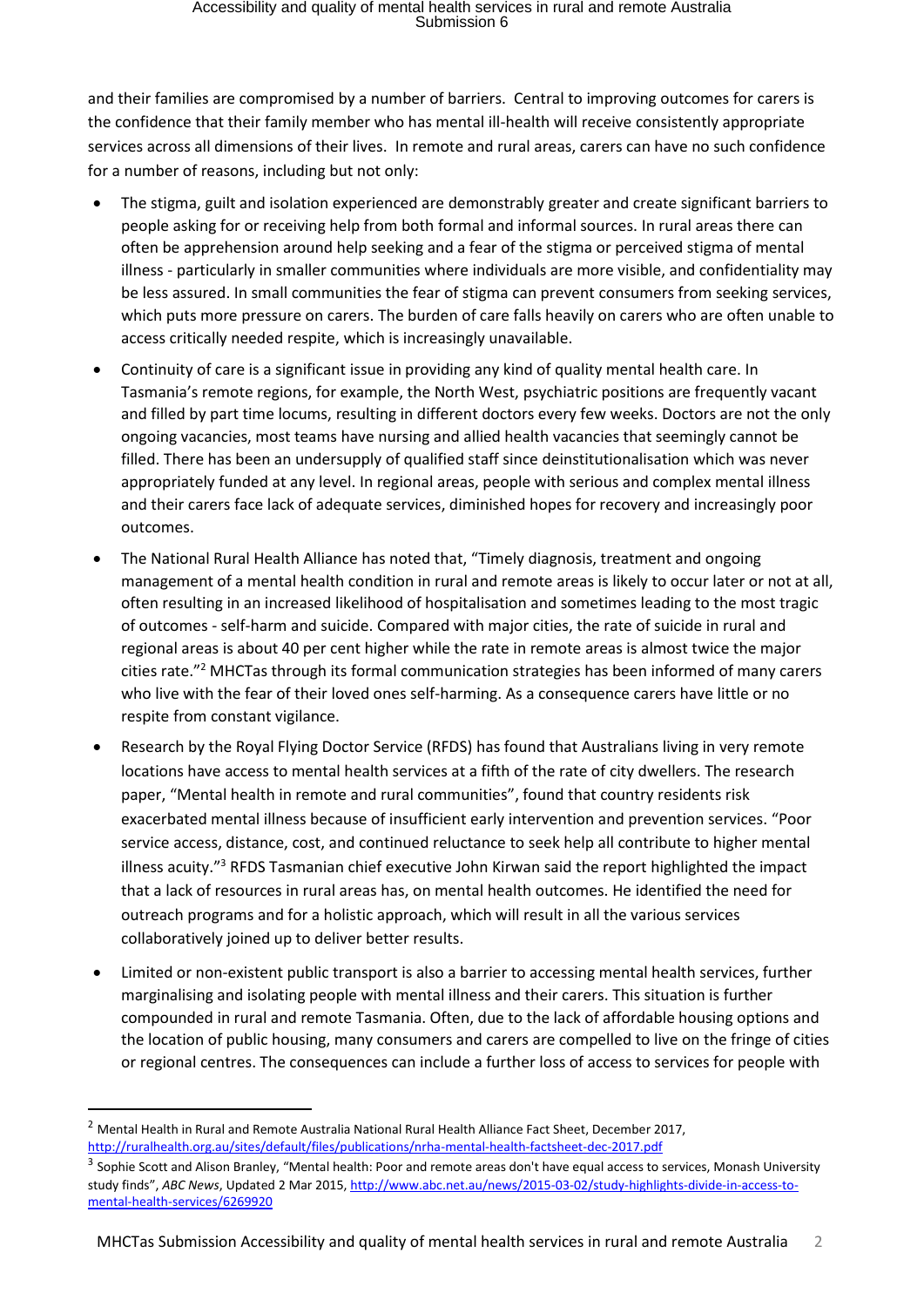mental illness. For example, in the remote towns of the West Coast where there is cheaper available housing and where many people with mental illness and their families have relocated, the roads can be inaccessible during the winter, meaning that outreach services from the North West cannot make regular visits. Furthermore, the social isolation experienced by both consumers and carers is exacerbated.

## Suggestions for improvement of accessibility and quality of mental health services in rural and remote areas in Tasmania

It is difficult to resolve the issues related to improving accessibility and quality of mental health services in rural and remote areas, including:

- Sufficient provision of the variety of supports needed to address the whole of person, whole of life span;
- Lack of respite opportunities especially emergency respite if carers become unwell and cannot provide the care required or need to take time off to address the needs of another family member or close friend (e.g. when another child or an aged parent becomes ill or has a crisis); and
- Difficulty in recruiting and retaining a mental health workforce.

However, MHCTas believes that there are many possibilities to assist carers and consumers in rural and remote areas and these include:

### **Develop a peer support network in regional and remote areas**

There is a clear need for locally-based services, based on local knowledge and consultation, provided by local organisations in collaboration with people with lived experience. Consumers and carers are an existing resource within local communities and with the right support, including access to the training and personal development opportunities that exist in metropolitan areas and large regional centres, can provide a peer support network that is proven to assist recovery outcomes. Part of this solution would require subsidised Peer Worker Certificate IV Training. MHCTas has already begun the important work of providing training opportunities for carers through the Neighbourhood and Community House network which has houses across the state.

### **Provide mental health first aid training opportunities across rural and remote communities**

In parts of Tasmania's rural and remote areas there may be very little health infrastructure and rural health services often have strong links with schools, councils, community and service organisations, which are strongly supported by a network of volunteers providing services including transport. However, although in some regional centres there exists a core service delivery infrastructure of general practice, community nursing, pharmacy and varying levels of visiting allied health services, there is very little provision specific to mental health. In many communities there is the possibility of forming a supportive network of social and sports clubs, community centres and neighbourhood houses which can provide venues for support groups and drop-in centres, and other community-based psychosocial supports. Providing these clubs and community-based centres with mental health first aid training would be a good start in dismantling stigma and enabling a more supportive community.